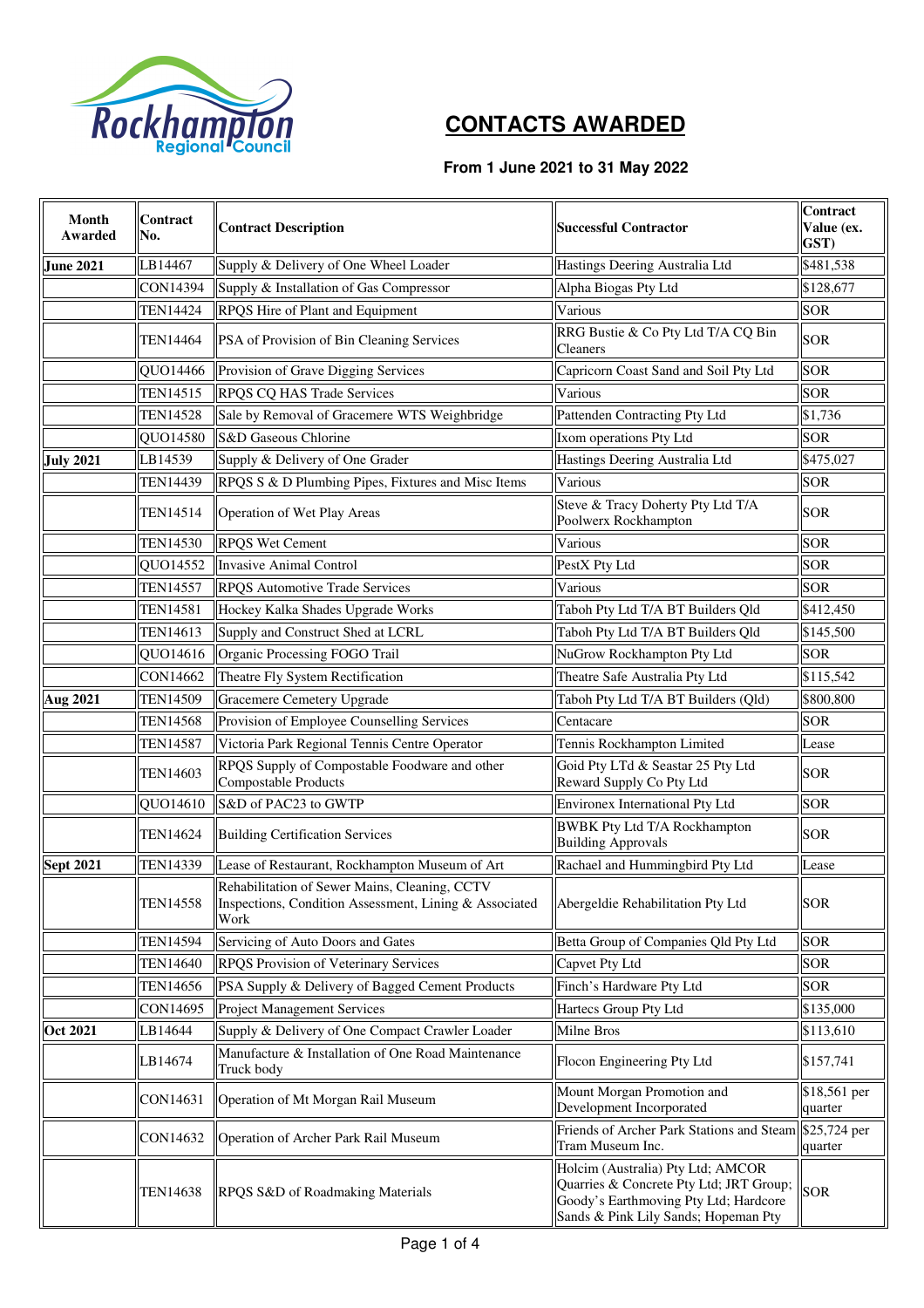|                 |                 |                                                                                                  | Ltd; Capricorn Quarries Pty Ltd; Rocky<br>Mini Loads Pty Ltd; MH & BJ Thomas;<br>The Caves Quarry CQ Pty Ltd; Vynque<br>Pty Ltd; Nine Mile Sands Pty Ltd; |                       |
|-----------------|-----------------|--------------------------------------------------------------------------------------------------|-----------------------------------------------------------------------------------------------------------------------------------------------------------|-----------------------|
|                 | TEN14661        | RPQS Provision of Real Estate Agency and Auctioneer<br>Services                                  | Donna Michelle Reardon; Jarobri Pty Ltd;<br>Pencam Pty Ltd and Crowing Pty Ltd;<br>Pickles Auctions Pty Ltd; TVAA Pty Ltd                                 | <b>SOR</b>            |
|                 | <b>TEN14667</b> | Provision of Drug and Alcohol Testing                                                            | Workforce Health Assessors Pty Ltd                                                                                                                        | <b>SOR</b>            |
|                 | <b>TEN14673</b> | Capricorn Municipal Development Guidelines Coordinator   McMurtrie Consulting Engineers Pty Ltd  |                                                                                                                                                           | \$64,690 per<br>year  |
|                 | <b>TEN14699</b> | Mt Morgan Water Supply Security Prelim Evaluation &<br><b>Business Case</b>                      | <b>AECOM</b> Australia Pty Ltd                                                                                                                            | \$691,900             |
|                 | QUO14691        | QA Officer to Support Construction of Cell B, Piggy Back<br>Project                              | Premise Group services Pty Ltd                                                                                                                            | \$69,705              |
|                 | QUO14703        | Hydrogeological Assessment and Feasibility Study of the<br>Rockhampton Memorial Gardens Cemetery | <b>AECOM</b> Australia Pty Ltd                                                                                                                            | \$299,570             |
|                 | QUO14705        | Supply and Installation of Automated Sliding Gate at<br>Access Gate 21                           | S & A Reed Investments Pty Ltd                                                                                                                            | \$67,078              |
| <b>Nov 2021</b> | QUO14657        | Rockhampton Regional Economic Development Strategy<br>& Action Plan                              | <b>AEC Group Pty Ltd</b>                                                                                                                                  | \$60,160.00           |
|                 | QUO14686        | Development of Flying-Fox Management Plan                                                        | <b>Ecosure Pty Ltd</b>                                                                                                                                    | \$27,162.00           |
|                 | <b>TEN14700</b> | Botanic Gardens and Zoo Visitors Hub Detailed Design -<br>Part A                                 | Cox Architecture Pty Ltd                                                                                                                                  | \$783,115             |
|                 | <b>TEN14700</b> | Botanic Gardens and Zoo Visitors Hub Detailed Design -<br>Part B                                 | Conrad Gargett Group Pty Ltd                                                                                                                              | \$151,650             |
|                 | <b>TEN14704</b> | Dry Hire of Prime Mover                                                                          | RTC Contracting Pty Ltd T/A ProCrew                                                                                                                       | <b>SOR</b>            |
|                 | <b>TEN14707</b> | RPQS for Provision of Staff Training and Development                                             | Various                                                                                                                                                   | <b>SOR</b>            |
|                 | <b>TEN14714</b> | Bitumen Reseal Program 2021                                                                      | Boral Resources (QLD) Pty Ltd                                                                                                                             | \$631,874.69          |
|                 | <b>TEN14714</b> | Bitumen Reseal Program 2021                                                                      | <b>COLAS</b> Queensland Pty Ltd                                                                                                                           | \$683,600.17          |
|                 | <b>TEN14745</b> | East St to Quay Lane Pedestrian Link to RMoA                                                     | Taboh Pty Ltd T/A BTBuilders Qld                                                                                                                          | \$591,010.00          |
|                 | QUO14746        | Rookwood Weir Landholder Support & Grants Program -<br><b>Agricultural Business Case Studies</b> | <b>AEC Group Pty Ltd</b>                                                                                                                                  | \$79,000.00           |
|                 | <b>CON14338</b> | Buy Back of Densified Polystyrene / Polyethylene                                                 | Wasterpro 3BL Pty Ltd                                                                                                                                     | <b>SOR</b>            |
| Dec 2021        | LB14702         | Supply & Delivery of Three Excavators                                                            | Komatsu Australia Pty Ltd                                                                                                                                 | \$348,224.50          |
|                 | TEN14647        | Provision of Washroom Services                                                                   | JJ Richards & Sons Pty Ltd                                                                                                                                | \$48,084 per<br>annum |
|                 | TEN14744        | <b>RPQS</b> Agribusiness Consultancy Services                                                    | AEC Group Pty Ltd; PeritusAg Pty Ltd;<br>Matthew Campbell Kelly; Verterra<br>Ecological Engineering Pty Ltd                                               | <b>SOR</b>            |
|                 | <b>TEN14747</b> | Supply & Delivery of 3 Side Tipping Semi-Trailers                                                | Trailer Sales Pty Ltd                                                                                                                                     | \$572,371             |
|                 | <b>TEN14767</b> | Dry Hire of Semi-Trailer Water Tanker                                                            | <b>JNK Roadways Pty Ltd</b>                                                                                                                               | <b>SOR</b>            |
|                 | QUO14832        | Airport Wildlife Hazard Management Program                                                       | Avisure Pty Ltd                                                                                                                                           | \$45,696              |
| <b>Jan 2022</b> | LB14690         | Supply & Delivery of Two Tractors                                                                | Vanderfield Pty Ltd                                                                                                                                       | \$261,065             |
|                 | <b>TEN14593</b> | Maintenance of Pumps                                                                             | Re-Pump Australia Pty Ltd                                                                                                                                 | <b>SOR</b>            |
|                 | <b>TEN14666</b> | CCTV Systems Service Maintenance                                                                 | Securecom Pty Ltd                                                                                                                                         | <b>SOR</b>            |
|                 | <b>TEN14750</b> | Supply of Pump for Ibis Avenue Number 2 Water Pump<br>Station                                    | Thomspons Kelly & Lewis Pty Ltd T/A<br>Flowserve Pump Division                                                                                            | \$214,827             |
|                 | <b>TEN14765</b> | RPQS for Strategic Project Advisory Services                                                     | AMAN Services Pty Ltd; ConnellGriffin<br>Pty Ltd; Hartecs Group Pty Ltd; RPS AAP SOR<br>Consulting Pty Ltd                                                |                       |
|                 | <b>TEN14790</b> | Rockhampton Riverbank Deck                                                                       | Loftus Contracting Pty Ltd                                                                                                                                | 733,190.72            |
|                 | QUO14850        | After Hours On Call Services at Council Mandated Sites                                           | Stanke Group Electrics Pty Ltd                                                                                                                            | <b>SOR</b>            |
| <b>Feb 2022</b> | <b>TEN14577</b> | Cleaning Services at Various Council Buildings                                                   | <b>Advanced National Services Pty Ltd</b>                                                                                                                 | <b>SOR</b>            |
|                 | <b>TEN14684</b> | Design Supply Install Operate Parking Management<br>System                                       | Designa Australia Pty Ltd                                                                                                                                 | \$1,093,255.89        |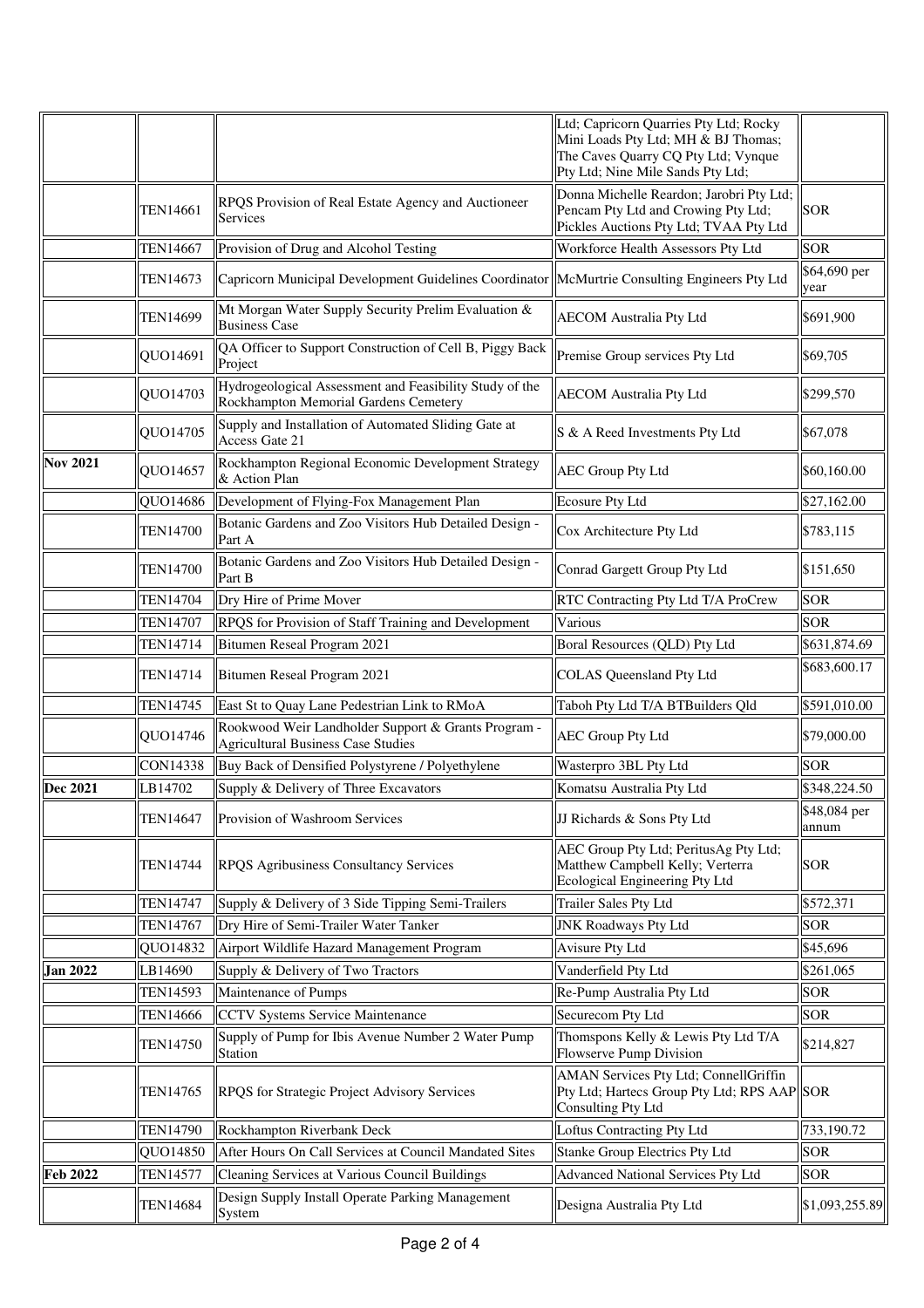|                 | QUO14709         | <b>Confidential Document Destruction</b>                                                          | ShredX Pty Ltd                                                                                                                                                                                                                                                                                                                 | <b>SOR</b>   |
|-----------------|------------------|---------------------------------------------------------------------------------------------------|--------------------------------------------------------------------------------------------------------------------------------------------------------------------------------------------------------------------------------------------------------------------------------------------------------------------------------|--------------|
|                 | TEN14771         | Trade Services 2022-2023                                                                          | Various                                                                                                                                                                                                                                                                                                                        | <b>SOR</b>   |
|                 | <b>TEN14778</b>  | Botanic Gardens & Zoo Playground Renewal Design                                                   | Urban Play Pty Ltd                                                                                                                                                                                                                                                                                                             | \$1,400,000  |
|                 |                  | TEN14782A Part A Detailed Design Vertical Expansion Landfill                                      | ATC Williams Pty Ltd                                                                                                                                                                                                                                                                                                           | \$682,535    |
|                 | <b>TEN14782B</b> | Part B - Peer Reviewer of Detailed Design Vertical<br><b>Expansion Landfill</b>                   | SMEC Australia Pty Ltd                                                                                                                                                                                                                                                                                                         | \$25,398     |
|                 | <b>TEN14821</b>  | Supply & Delivery of 5 Tandem Axel Trailers                                                       | <b>Stenhouse Body Builders</b>                                                                                                                                                                                                                                                                                                 | \$251,100    |
|                 | <b>TEN14824</b>  | Repairs to Hail Damaged Buildings at Dooley St Depot                                              | Ezy Projects Pty Ltd                                                                                                                                                                                                                                                                                                           | \$457,189.40 |
|                 | QUO14830         | <b>RRWR Strategic Financial Modelling</b>                                                         | Resource Analytics Pty Ltd T/A Resource<br>Innovations                                                                                                                                                                                                                                                                         | \$61,600     |
|                 | <b>TEN14833</b>  | PSA Solar Panel Recycling                                                                         | Reclaim PV Recycling Pty Ltd                                                                                                                                                                                                                                                                                                   | <b>SOR</b>   |
|                 | QUO14846         | Site Survey for Arthur Street SPS                                                                 | Vision Surveys Pty Ltd                                                                                                                                                                                                                                                                                                         | \$3,900      |
|                 | QUO14847         | Geotechnical Investigation for Const new Wet well for<br>upgrade of Arthur St Sewage Pump Station | <b>Butler Partners Pty Ltd</b>                                                                                                                                                                                                                                                                                                 | \$54,980     |
|                 | QUO14859         | Design for Replacement Roof at Athelstane Reservoir                                               | Moloney Solutions Pty Ltd T/A Moloney<br>& Sons Engineering                                                                                                                                                                                                                                                                    | \$38,020     |
|                 | <b>CON14878</b>  | Solar Energy Generation Facilities for FWTP - D&C of<br>Civil Works                               | <b>JRT Civil Pty Ltd</b>                                                                                                                                                                                                                                                                                                       | \$630,056    |
| March 2022      | <b>TEN14337</b>  | Upgrade of North Rockhampton Sewage Treatment Plant                                               | Haslin Constructions Pty Ltd                                                                                                                                                                                                                                                                                                   | \$45,152,937 |
|                 | <b>TEN14770</b>  | Gracemere Depot Workshop Extension                                                                | GT Jeffreys Developments Pty Ltd                                                                                                                                                                                                                                                                                               | \$292,361    |
|                 | QUO14841         | Gas Bottle and Fire Extinguisher Disposal Services                                                | Nationwide Oil Pty Ltd T/A Cleanaway                                                                                                                                                                                                                                                                                           | <b>SOR</b>   |
|                 | <b>TEN14855</b>  | <b>Slurry Seal Program</b>                                                                        | Dower EDI Works Pty Ltd                                                                                                                                                                                                                                                                                                        | \$933,165    |
|                 | QUO14866         | Maintenance of Water Fountains and Waterfalls                                                     | Steve and Tracy Doherty Pty Ltd                                                                                                                                                                                                                                                                                                | <b>SOR</b>   |
|                 | QUO14876         | Repairs to Shelters at Victoria Park                                                              | Ezy Projects Pty Ltd                                                                                                                                                                                                                                                                                                           | \$19,314     |
|                 | <b>TEN14877</b>  | Repairs to Various Hail Damaged Buildings                                                         | Johns Lyng (Qld) Central Pty Ltd                                                                                                                                                                                                                                                                                               | \$227,081    |
| April 2022      | <b>TEN14676</b>  | Lease of Land for the Purposes of Fuel Supply<br>Rockhampton Airport                              | Ampol Australia Petroleum Pty Ltd                                                                                                                                                                                                                                                                                              | Lease        |
|                 | <b>TEN14786</b>  | <b>RPQS</b> General Civil Construction Services                                                   | Hendrie Constructions Pty Ltd, Rainbow<br>Transport Holding Pty Ltd, K&N Services<br>(Qld) Kabra Pty Ltd, Loftus Contracting<br>Pty Ltd, Ellis Profiling (Qld) Pty Ltd,<br>RMS Engineering & Construction Pty<br>Ltd, Capricorn Civil Pty Ltd, JRT Civil<br>Pty Ltd, Shamrock Civil Engineering Pty<br>Ltd, Bitu-Mill Pty Ltd. | <b>SOR</b>   |
|                 | <b>TEN14845</b>  | PSA Printing & Delivery Corporate Stationery                                                      | WS Anderson investments Pty Ltd and<br>ED Anderson Investments Pty Ltd                                                                                                                                                                                                                                                         | <b>SOR</b>   |
|                 | <b>TEN14865</b>  | <b>RPQS Crushing Services</b>                                                                     | Lewdalla Group Pty Ltd                                                                                                                                                                                                                                                                                                         | <b>SOR</b>   |
|                 | <b>TEN14867</b>  | PSA for the Supply and Delivery of Personal Protective<br>Equipment                               | Goid Pty Ltd and Seastar 25 Pty Ltd T/A<br>Morrison CQ Agencies                                                                                                                                                                                                                                                                | <b>SOR</b>   |
|                 | QUO14901         | Circular Economy Discussion Paper                                                                 | <b>Beca Pty Ltd</b>                                                                                                                                                                                                                                                                                                            | \$30,000     |
|                 | TEN14914         | Supply of Fuel at Mt Morgan                                                                       | $\sqrt{\text{M} \& \text{W}$ Stewart T/A Stewarts Towing and $\left\  \text{SOR} \right\ $<br>Service Station                                                                                                                                                                                                                  |              |
|                 | QUO14946         | Mt Morgan Pool Site Survey                                                                        | Precise Positioning Solutions Pty Ltd                                                                                                                                                                                                                                                                                          | \$6,280      |
|                 | QUO14949         | Geotechnical Investigation for Mt Morgan Pool<br>Replacement                                      | <b>Butler Partners Regional Pty Ltd</b>                                                                                                                                                                                                                                                                                        | \$20,140     |
| <b>May 2022</b> | <b>TEN14921</b>  | Roof Replacements 152 Lakes Creek Road                                                            | Johns Lyng (Qld) Central Pty Ltd                                                                                                                                                                                                                                                                                               | \$979,272    |
|                 | <b>TEN14922</b>  | Dewatering of Sludge Lagoons at Three Existing Sewage<br><b>Treatment Plants</b>                  | Desilting Solutions Pty Ltd                                                                                                                                                                                                                                                                                                    | <b>SOR</b>   |
|                 | TEN14923         | <b>RPQS</b> for Supply of Safety Footwear                                                         | JC Rising Pty Ltd T/A Totally Workwear<br>Rockhampton                                                                                                                                                                                                                                                                          | <b>SOR</b>   |
|                 | <b>TEN14928</b>  | Repair Hail Damaged Igloo Roofs                                                                   | Bartlem Construction Services Pty Ltd                                                                                                                                                                                                                                                                                          | \$68,025     |
|                 | QUO14930         | S&D of Aluminium Chlorohydrate to Glenmore Water<br><b>Treatment Plant</b>                        | Chemprod Nominees Pty Ltd                                                                                                                                                                                                                                                                                                      | <b>SOR</b>   |
|                 | <b>TEN14944</b>  | Mt Morgan Pool Redevelopment Concept Design                                                       | <b>GHD Pty Ltd</b>                                                                                                                                                                                                                                                                                                             | \$255,800    |